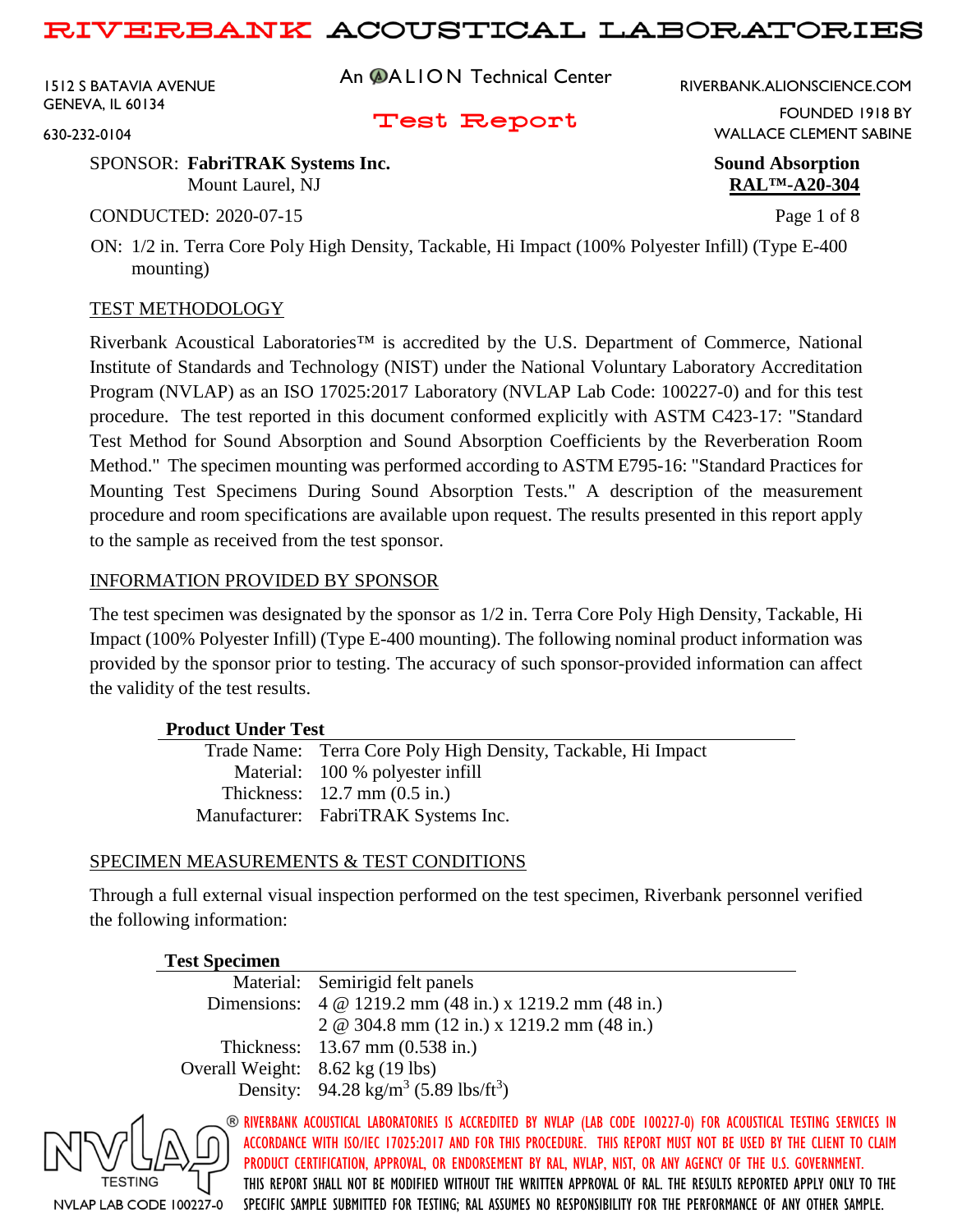1512 S BATAVIA AVENUE GENEVA, IL 60134 630-232-0104

An **@ALION** Technical Center

RIVERBANK.ALIONSCIENCE.COM

Test Report

FOUNDED 1918 BY WALLACE CLEMENT SABINE

**FabriTRAK Systems Inc. RAL™-A20-304** 2020-07-15 Page 2 of 8

#### **Overall Specimen Properties**

Size: 2.74 m (108.0 in) wide by 2.44 m (96.0 in) long Thickness: 0.01 m (0.538 in) Weight: 8.62 kg (19.0 lbs) Mass per Unit Area: 1.29 kg/m² (0.26 lbs/ft²) Calculation Area:  $6.689 \text{ m}^2 (72 \text{ ft}^2)$ 

#### **Test Environment**

| Room Volume: $291.98 \text{ m}^3$ |                                                                                        |
|-----------------------------------|----------------------------------------------------------------------------------------|
|                                   | Temperature: 22.6 °C $\pm$ 0.1 °C (Requirement: $\geq$ 10 °C and $\leq$ 5 °C change)   |
|                                   | Relative Humidity: 58.9 % $\pm$ 0.6 % (Requirement: $\geq$ 40 % and $\leq$ 5 % change) |
|                                   | Barometric Pressure: 98.8 kPa (Requirement not defined)                                |

#### MOUNTING METHOD

Type E-400 Mounting: The test specimen was mounted across a metal fixture which was open at its top and bottom and enclosed at its sides, creating an enclosed airspace between the test specimen and the horizontal test surface. The specimen was supported across the span of the fixture by an array of metal slats spaced approximately 304.8 mm (12 in.) on center. The numeral suffix in the designation is defined in ASTM E795-16 as the distance in millimeters from the exposed face of the test specimen to the test surface, rounded to the nearest integer multiple of 5. Perimeter edges were sealed with metal framing.

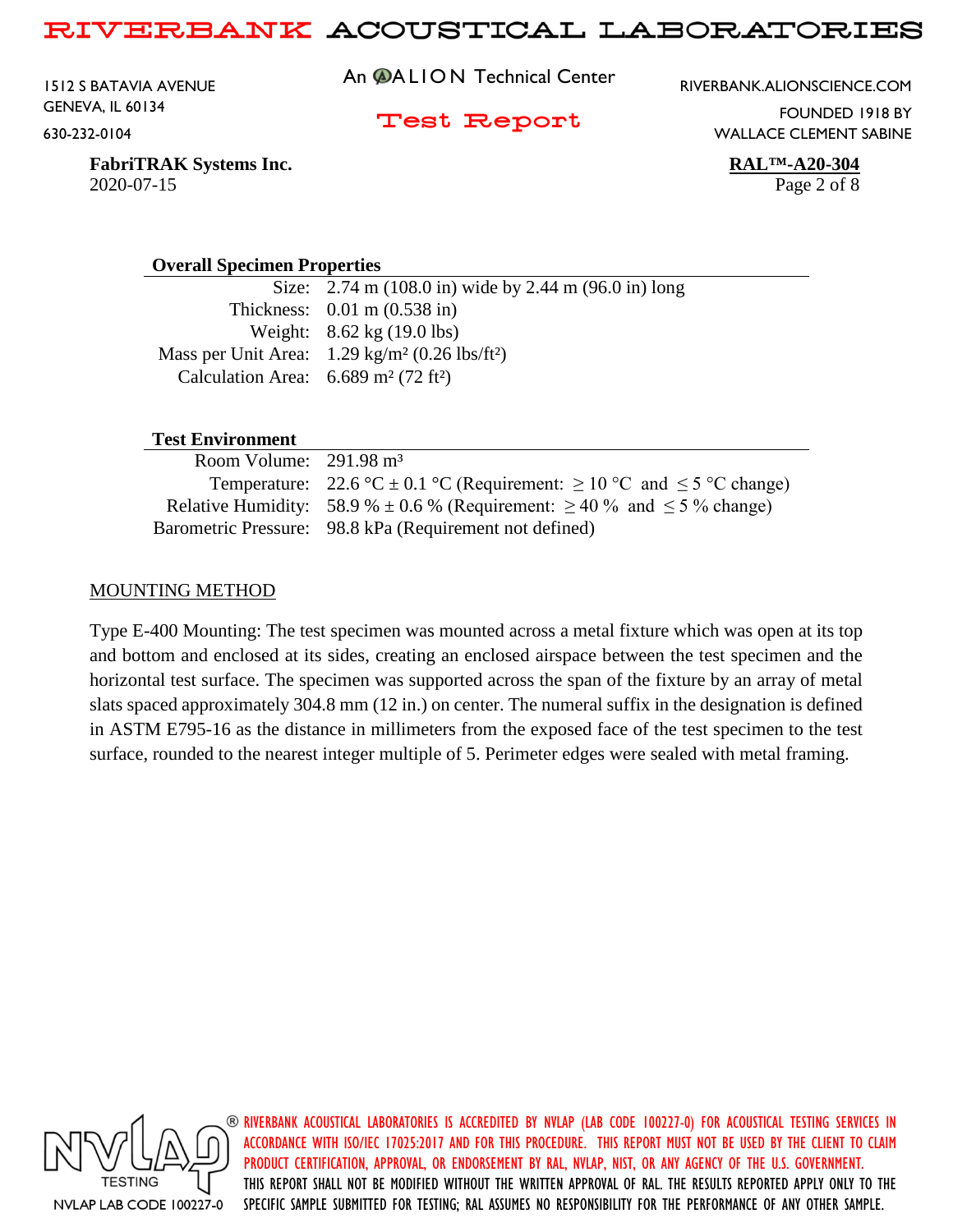1512 S BATAVIA AVENUE GENEVA, IL 60134 630-232-0104

An **@ALION** Technical Center

RIVERBANK.ALIONSCIENCE.COM

Test Report

FOUNDED 1918 BY WALLACE CLEMENT SABINE

**FabriTRAK Systems Inc. RAL™-A20-304** 2020-07-15 Page 3 of 8



Figure 1 – Specimen mounted in test chamber



Figure 2 – Detail of specimen material

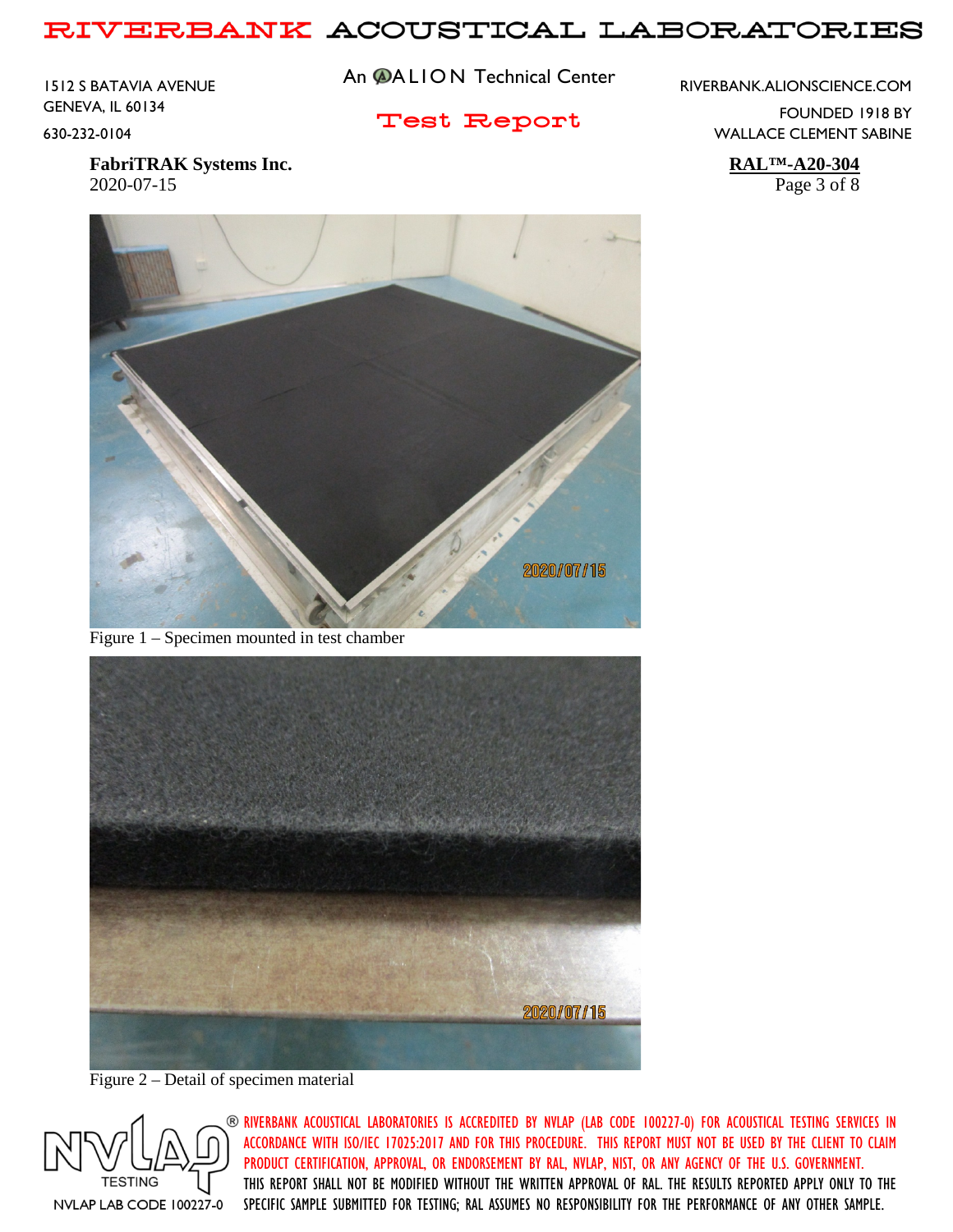1512 S BATAVIA AVENUE GENEVA, IL 60134 630-232-0104

An **@ALION** Technical Center

RIVERBANK.ALIONSCIENCE.COM

Test Report

FOUNDED 1918 BY WALLACE CLEMENT SABINE

**FabriTRAK Systems Inc. RAL™-A20-304** 2020-07-15 Page 4 of 8

#### TEST RESULTS

Specimen total absorption and absorption coefficient are tabulated at the eighteen standard frequencies. A graphic presentation of the data and additional information appear on the following pages.

| 1/3 Octave Center |                         |                         |             |
|-------------------|-------------------------|-------------------------|-------------|
| Frequency         | <b>Total Absorption</b> | <b>Total Absorption</b> | Absorption  |
| (Hz)              | (m <sup>2</sup> )       | (Sabins)                | Coefficient |
| 100               | 5.62                    | 60.45                   | 0.84        |
| $** 125$          | 5.77                    | 62.16                   | 0.86        |
| 160               | 5.21                    | 56.08                   | 0.78        |
| 200               | 5.91                    | 63.63                   | 0.88        |
| ** 250            | 5.79                    | 62.38                   | 0.87        |
| 315               | 5.44                    | 58.54                   | 0.81        |
| 400               | 4.85                    | 52.21                   | 0.73        |
| $** 500$          | 3.90                    | 41.98                   | 0.58        |
| 630               | 5.06                    | 54.41                   | 0.76        |
| 800               | 5.41                    | 58.28                   | 0.81        |
| ** 1000           | 5.45                    | 58.61                   | 0.81        |
| 1250              | 5.80                    | 62.48                   | 0.87        |
| 1600              | 6.08                    | 65.49                   | 0.91        |
| ** 2000           | 6.12                    | 65.91                   | 0.92        |
| 2500              | 6.17                    | 66.44                   | 0.92        |
| 3150              | 6.40                    | 68.86                   | 0.96        |
| ** 4000           | 6.52                    | 70.17                   | 0.97        |
| 5000              | 6.65                    | 71.56                   | 0.99        |
|                   |                         |                         |             |

**SAA = 0.82 NRC = 0.80**

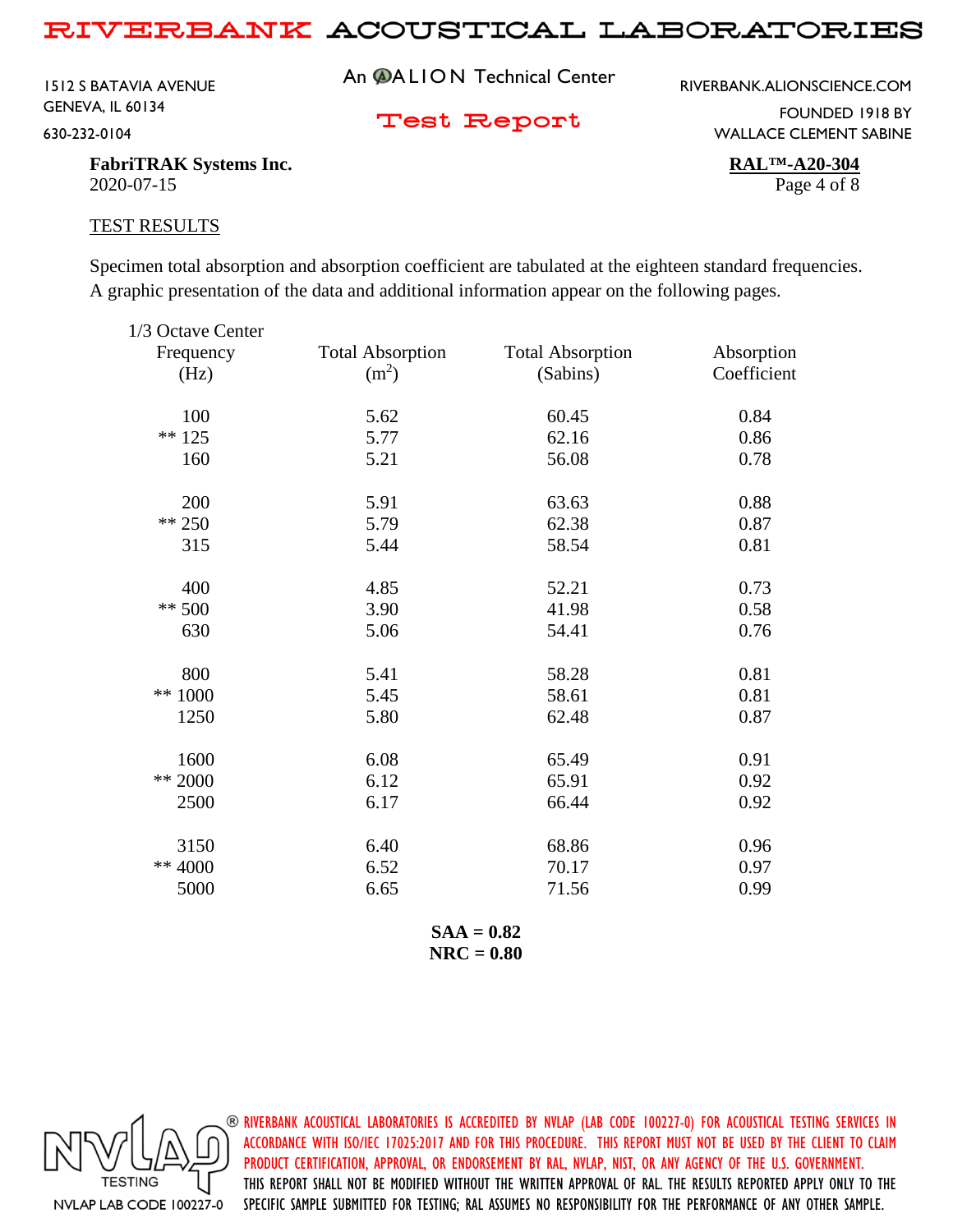1512 S BATAVIA AVENUE GENEVA, IL 60134 630-232-0104

An **@ALION** Technical Center

RIVERBANK.ALIONSCIENCE.COM

Test Report

FOUNDED 1918 BY WALLACE CLEMENT SABINE

**FabriTRAK Systems Inc. RAL™-A20-304** 2020-07-15 Page 5 of 8

#### TEST RESULTS (continued)

The sound absorption average (SAA) is defined in ASTM C423-17 Section 3.1.1 as the arithmetic average of the sound absorption coefficients of a material for the twelve one-third octave bands from 200 Hz through 2500 Hz, inclusive, rounded to the nearest integer multiple of 0.01.

The noise reduction coefficient (NRC) is defined from previous versions of ASTM C423 as the arithmetic average of the sound absorption coefficients at 250 Hz, 500 Hz, 1000 Hz, and 2000 Hz, rounded to the nearest integer multiple of 0.05.

Tested by  $\ell$  are  $\ell$  and  $\ell$  Report by Marc Sciaky / Malcolm Kelly *Senior Experimentalist Acoustical Test Engineer* Approved b Eric P. Wolfram *Laboratory Manager* Digitally signed by Eric P Wolfram Location: Geneva, IL Date: 2020.07.29 11:25:29 -05'00'



 $\circledast$  riverbank acoustical laboratories is accredited by nylap (lab code 100227-0) for acoustical testing services in ACCORDANCE WITH ISO/IEC 17025:2017 AND FOR THIS PROCEDURE. THIS REPORT MUST NOT BE USED BY THE CLIENT TO CLAIM PRODUCT CERTIFICATION, APPROVAL, OR ENDORSEMENT BY RAL, NVLAP, NIST, OR ANY AGENCY OF THE U.S. GOVERNMENT. THIS REPORT SHALL NOT BE MODIFIED WITHOUT THE WRITTEN APPROVAL OF RAL. THE RESULTS REPORTED APPLY ONLY TO THE SPECIFIC SAMPLE SUBMITTED FOR TESTING; RAL ASSUMES NO RESPONSIBILITY FOR THE PERFORMANCE OF ANY OTHER SAMPLE.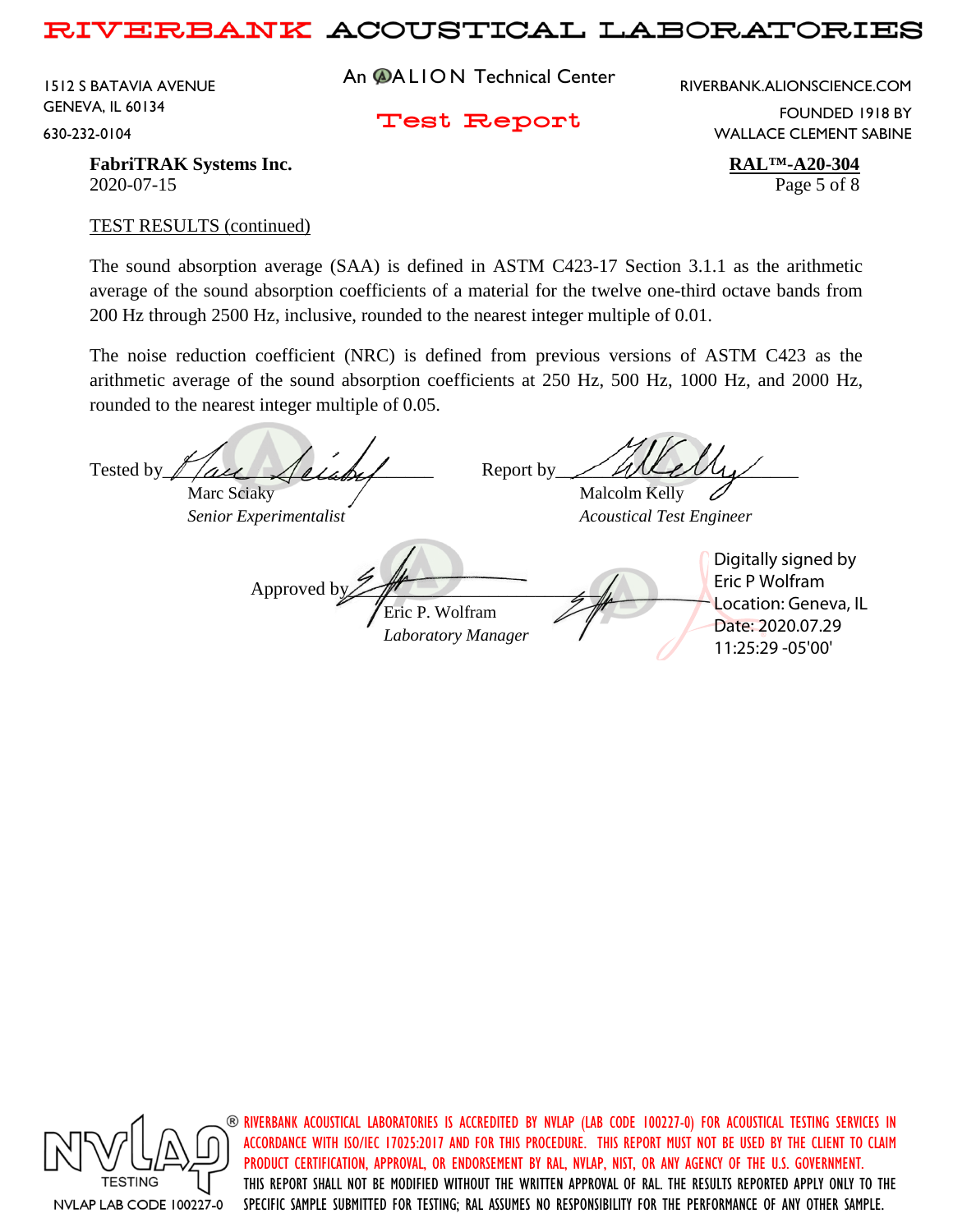1512 S BATAVIA AVENUE GENEVA, IL 60134 630-232-0104

An **@ALION** Technical Center

RIVERBANK.ALIONSCIENCE.COM

Test Report

FOUNDED 1918 BY WALLACE CLEMENT SABINE

**FabriTRAK Systems Inc. RAL™-A20-304** 2020-07-15 Page 6 of 8

# **SOUND ABSORPTION REPORT**



1/2 in. Terra Core Poly High Density, Tackable, Hi Impact (100% Polyester Infill) (Type

**TESTING** NVLAP LAB CODE 100227-0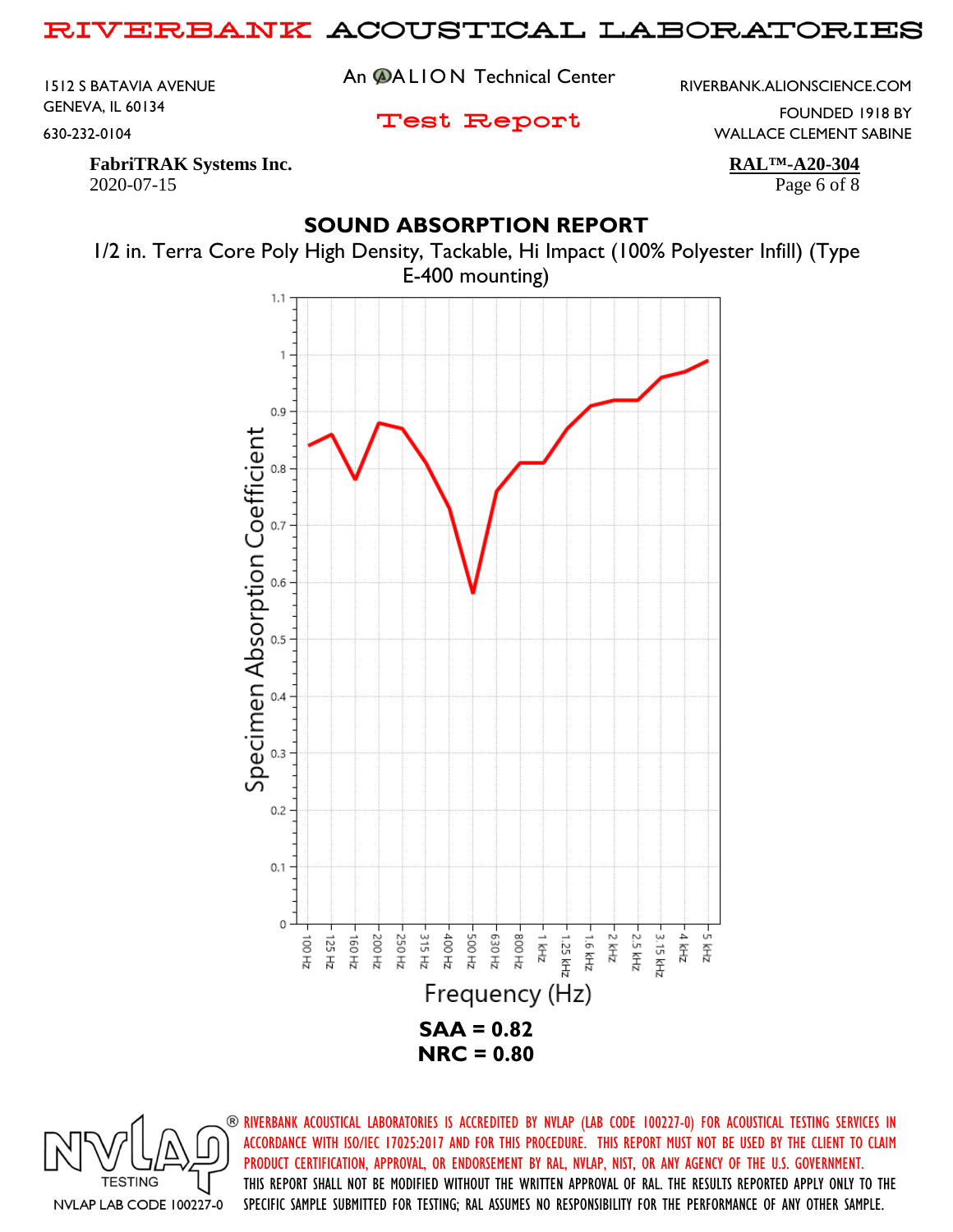1512 S BATAVIA AVENUE GENEVA, IL 60134 630-232-0104

An **@ALION** Technical Center

RIVERBANK.ALIONSCIENCE.COM

Test Report

FOUNDED 1918 BY WALLACE CLEMENT SABINE

**FabriTRAK Systems Inc. RAL™-A20-304** 2020-07-15 Page 7 of 8

#### **APPENDIX A: Extended Frequency Range Data**

Specimen: 1/2 in. Terra Core Poly High Density, Tackable, Hi Impact (100% Polyester Infill) (Type E-400 mounting) (See Full Report)

*The following non-accredited data were obtained in accordance with ASTM C423-17, but extend beyond the defined frequency range of 100Hz to 5,000Hz. These unofficial results are representative of the RAL test environment only and intended for research & comparison purposes.* 

| 1/3 Octave Band         |                         |                    |
|-------------------------|-------------------------|--------------------|
| <b>Center Frequency</b> | <b>Total Absorption</b> | <b>Absorption</b>  |
| (Hz)                    | (Sabins)                | <b>Coefficient</b> |
|                         |                         |                    |
| 31.5                    | 24.12                   | 0.33               |
| 40                      | 16.65                   | 0.23               |
| 50                      | 19.05                   | 0.26               |
| 63                      | 30.84                   | 0.43               |
| 80                      | 23.70                   | 0.33               |
| 100                     | 60.45                   | 0.84               |
| 125                     | 62.16                   | 0.86               |
| 160                     | 56.08                   | 0.78               |
| 200                     | 63.63                   | 0.88               |
| 250                     | 62.38                   | 0.87               |
| 315                     | 58.54                   | 0.81               |
| 400                     | 52.21                   | 0.73               |
| 500                     | 41.98                   | 0.58               |
| 630                     | 54.41                   | 0.76               |
| 800                     | 58.28                   | 0.81               |
| 1000                    | 58.61                   | 0.81               |
| 1250                    | 62.48                   | 0.87               |
| 1600                    | 65.49                   | 0.91               |
| 2000                    | 65.91                   | 0.92               |
| 2500                    | 66.44                   | 0.92               |
| 3150                    | 68.86                   | 0.96               |
| 4000                    | 70.17                   | 0.97               |
| 5000                    | 71.56                   | 0.99               |
| 6300                    | 72.13                   | 1.00               |
| 8000                    | 74.32                   | 1.03               |
| 10000                   | 74.01                   | 1.03               |
| 12500                   | 78.80                   | 1.09               |